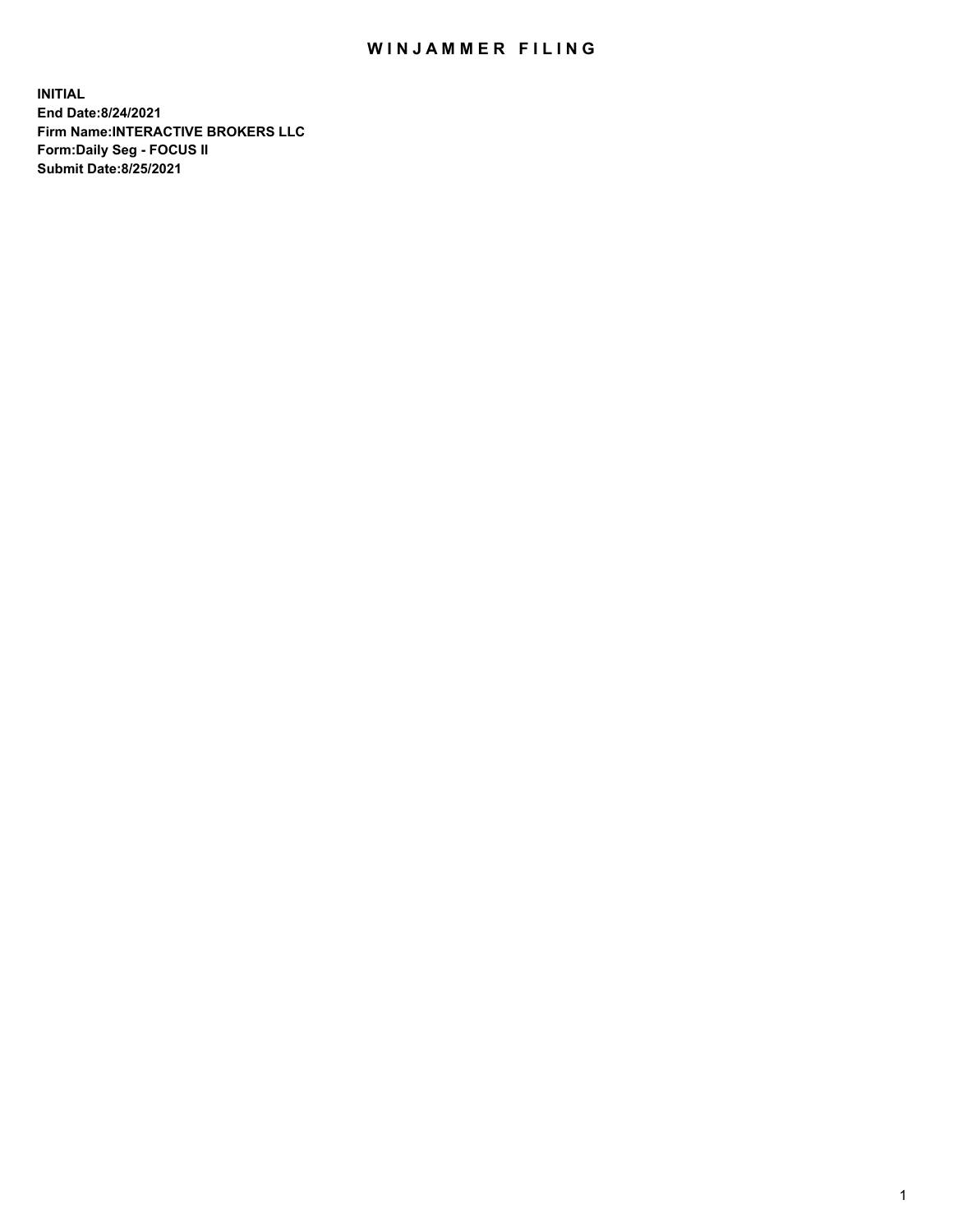**INITIAL End Date:8/24/2021 Firm Name:INTERACTIVE BROKERS LLC Form:Daily Seg - FOCUS II Submit Date:8/25/2021 Daily Segregation - Cover Page**

| Name of Company                                                                                                                                                                                                                                                                                                                | <b>INTERACTIVE BROKERS LLC</b>                                                                 |  |
|--------------------------------------------------------------------------------------------------------------------------------------------------------------------------------------------------------------------------------------------------------------------------------------------------------------------------------|------------------------------------------------------------------------------------------------|--|
| <b>Contact Name</b>                                                                                                                                                                                                                                                                                                            | <b>James Menicucci</b>                                                                         |  |
| <b>Contact Phone Number</b>                                                                                                                                                                                                                                                                                                    | 203-618-8085                                                                                   |  |
| <b>Contact Email Address</b>                                                                                                                                                                                                                                                                                                   | jmenicucci@interactivebrokers.c<br>om                                                          |  |
| FCM's Customer Segregated Funds Residual Interest Target (choose one):<br>a. Minimum dollar amount: ; or<br>b. Minimum percentage of customer segregated funds required:% ; or<br>c. Dollar amount range between: and; or<br>d. Percentage range of customer segregated funds required between:% and%.                         | $\overline{\mathbf{0}}$<br>$\overline{\mathbf{0}}$<br>155,000,000 245,000,000<br>00            |  |
| FCM's Customer Secured Amount Funds Residual Interest Target (choose one):<br>a. Minimum dollar amount: ; or<br>b. Minimum percentage of customer secured funds required:% ; or<br>c. Dollar amount range between: and; or<br>d. Percentage range of customer secured funds required between:% and%.                           | $\overline{\mathbf{0}}$<br>$\overline{\mathbf{0}}$<br>80,000,000 120,000,000<br>0 <sub>0</sub> |  |
| FCM's Cleared Swaps Customer Collateral Residual Interest Target (choose one):<br>a. Minimum dollar amount: ; or<br>b. Minimum percentage of cleared swaps customer collateral required:% ; or<br>c. Dollar amount range between: and; or<br>d. Percentage range of cleared swaps customer collateral required between:% and%. | $\overline{\mathbf{0}}$<br><u>0</u><br>0 <sub>0</sub><br>0 <sub>0</sub>                        |  |

Attach supporting documents CH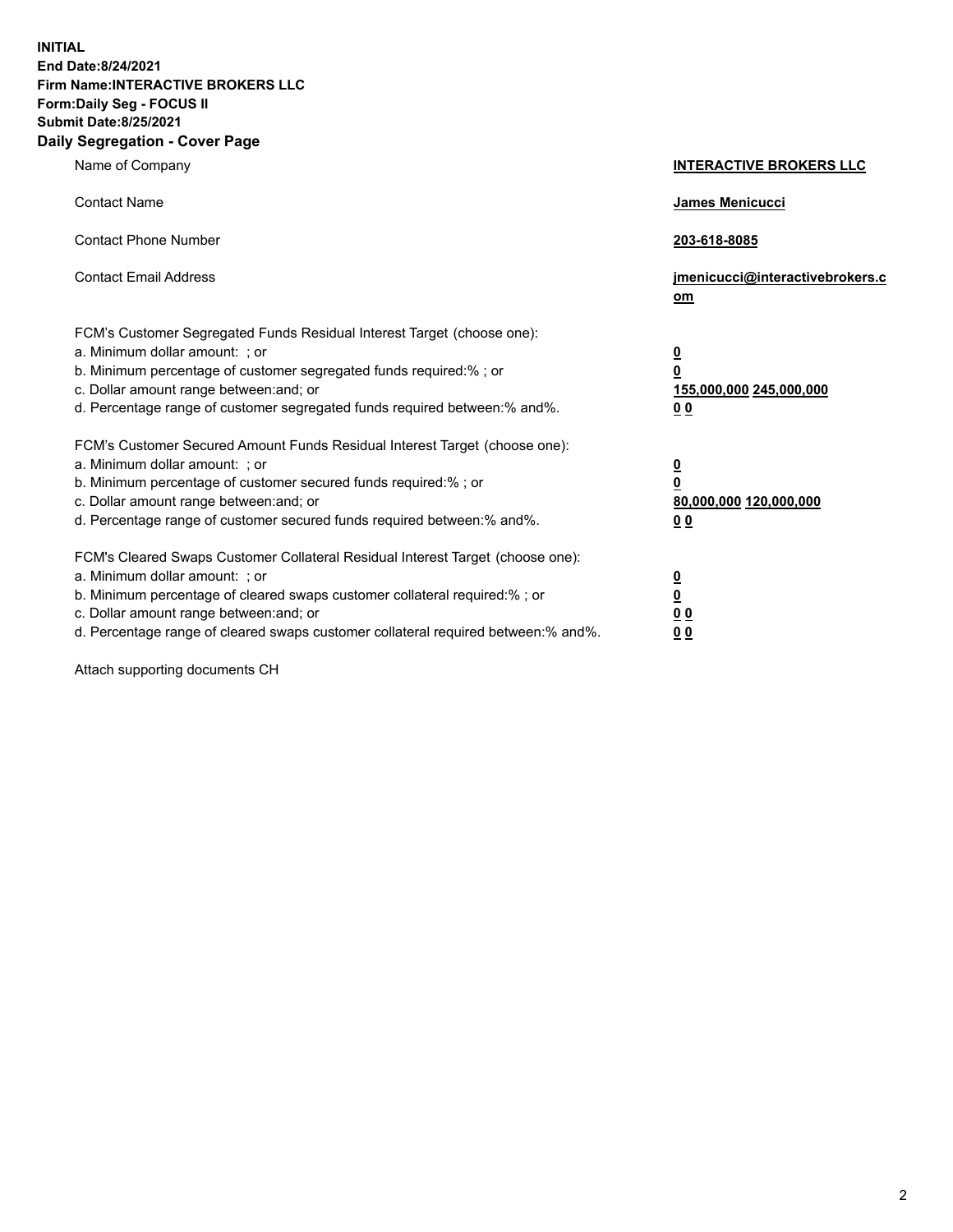**INITIAL End Date:8/24/2021 Firm Name:INTERACTIVE BROKERS LLC Form:Daily Seg - FOCUS II Submit Date:8/25/2021 Daily Segregation - Secured Amounts**

## Foreign Futures and Foreign Options Secured Amounts Amount required to be set aside pursuant to law, rule or regulation of a foreign government or a rule of a self-regulatory organization authorized thereunder **0** [7305] 1. Net ledger balance - Foreign Futures and Foreign Option Trading - All Customers A. Cash **492,887,545** [7315] B. Securities (at market) **0** [7317] 2. Net unrealized profit (loss) in open futures contracts traded on a foreign board of trade **5,035,986** [7325] 3. Exchange traded options a. Market value of open option contracts purchased on a foreign board of trade **111,303** [7335] b. Market value of open contracts granted (sold) on a foreign board of trade **-10,886** [7337] 4. Net equity (deficit) (add lines 1. 2. and 3.) **498,023,948** [7345] 5. Account liquidating to a deficit and account with a debit balances - gross amount **20,210** [7351] Less: amount offset by customer owned securities **0** [7352] **20,210** [7354] 6. Amount required to be set aside as the secured amount - Net Liquidating Equity Method (add lines 4 and 5) **498,044,158** [7355] 7. Greater of amount required to be set aside pursuant to foreign jurisdiction (above) or line 6. **498,044,158** [7360] FUNDS DEPOSITED IN SEPARATE REGULATION 30.7 ACCOUNTS 1. Cash in banks A. Banks located in the United States **72,082,772** [7500] B. Other banks qualified under Regulation 30.7 **0** [7520] **72,082,772** [7530] 2. Securities A. In safekeeping with banks located in the United States **349,981,500** [7540] B. In safekeeping with other banks qualified under Regulation 30.7 **0** [7560] **349,981,500** [7570] 3. Equities with registered futures commission merchants A. Cash **0** [7580] B. Securities **0** [7590] C. Unrealized gain (loss) on open futures contracts **0** [7600] D. Value of long option contracts **0** [7610] E. Value of short option contracts **0** [7615] **0** [7620] 4. Amounts held by clearing organizations of foreign boards of trade A. Cash **0** [7640] B. Securities **0** [7650] C. Amount due to (from) clearing organization - daily variation **0** [7660] D. Value of long option contracts **0** [7670] E. Value of short option contracts **0** [7675] **0** [7680] 5. Amounts held by members of foreign boards of trade A. Cash **196,997,963** [7700] B. Securities **0** [7710] C. Unrealized gain (loss) on open futures contracts **6,414,895** [7720] D. Value of long option contracts **111,303** [7730] E. Value of short option contracts **-10,886** [7735] **203,513,275** [7740] 6. Amounts with other depositories designated by a foreign board of trade **0** [7760] 7. Segregated funds on hand **0** [7765] 8. Total funds in separate section 30.7 accounts **625,577,547** [7770] 9. Excess (deficiency) Set Aside for Secured Amount (subtract line 7 Secured Statement Page 1 from Line 8) **127,533,389** [7380] 10. Management Target Amount for Excess funds in separate section 30.7 accounts **80,000,000** [7780] 11. Excess (deficiency) funds in separate 30.7 accounts over (under) Management Target **47,533,389** [7785]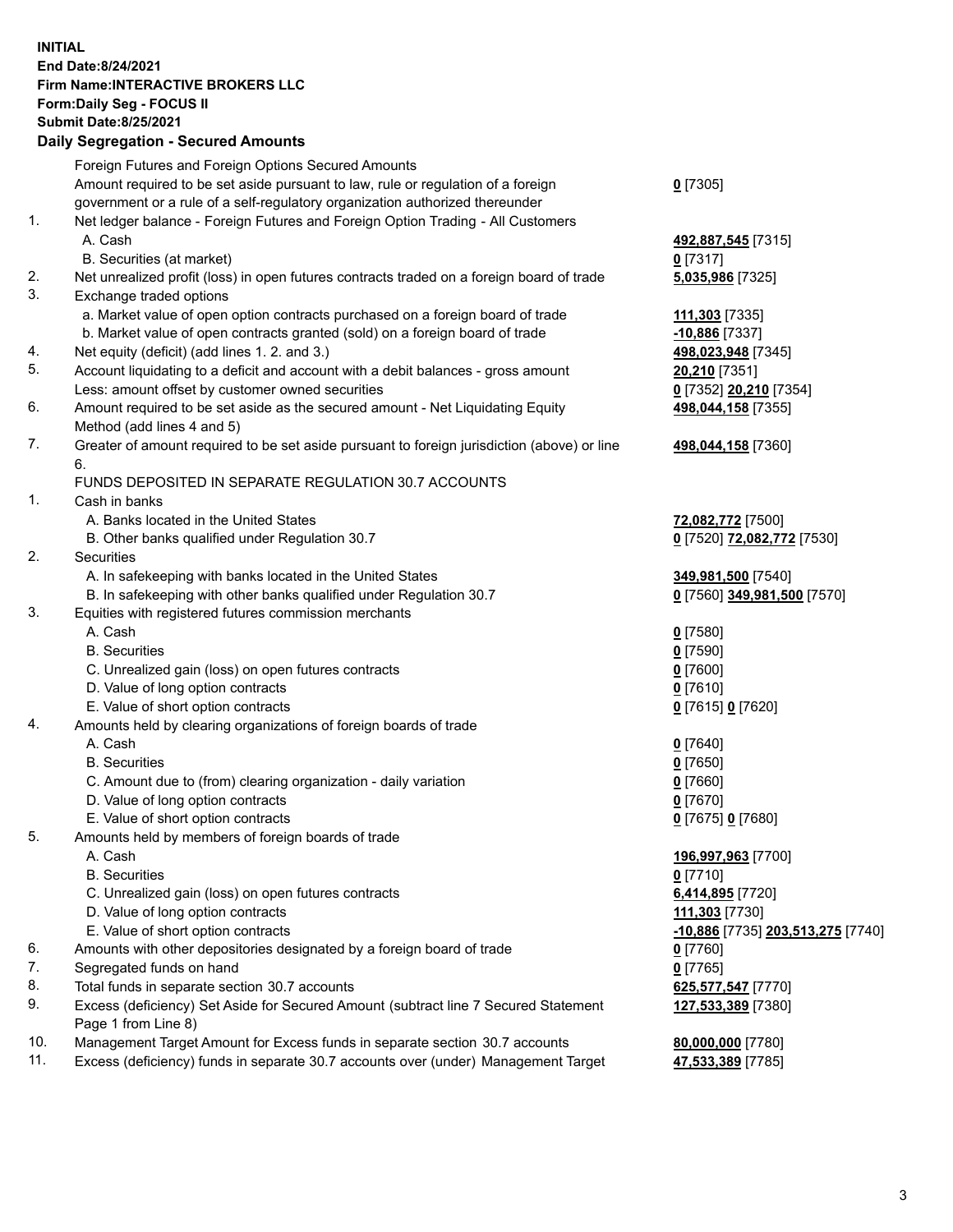**INITIAL End Date:8/24/2021 Firm Name:INTERACTIVE BROKERS LLC Form:Daily Seg - FOCUS II Submit Date:8/25/2021 Daily Segregation - Segregation Statement** SEGREGATION REQUIREMENTS(Section 4d(2) of the CEAct) 1. Net ledger balance A. Cash **6,898,001,746** [7010] B. Securities (at market) **0** [7020] 2. Net unrealized profit (loss) in open futures contracts traded on a contract market **52,174,613** [7030] 3. Exchange traded options A. Add market value of open option contracts purchased on a contract market **287,776,649** [7032] B. Deduct market value of open option contracts granted (sold) on a contract market **-256,505,927** [7033] 4. Net equity (deficit) (add lines 1, 2 and 3) **6,981,447,081** [7040] 5. Accounts liquidating to a deficit and accounts with debit balances - gross amount **1,227,389** [7045] Less: amount offset by customer securities **0** [7047] **1,227,389** [7050] 6. Amount required to be segregated (add lines 4 and 5) **6,982,674,470** [7060] FUNDS IN SEGREGATED ACCOUNTS 7. Deposited in segregated funds bank accounts A. Cash **1,574,682,248** [7070] B. Securities representing investments of customers' funds (at market) **3,143,336,065** [7080] C. Securities held for particular customers or option customers in lieu of cash (at market) **0** [7090] 8. Margins on deposit with derivatives clearing organizations of contract markets A. Cash **1,993,523,818** [7100] B. Securities representing investments of customers' funds (at market) **427,712,764** [7110] C. Securities held for particular customers or option customers in lieu of cash (at market) **0** [7120] 9. Net settlement from (to) derivatives clearing organizations of contract markets **14,109,201** [7130] 10. Exchange traded options A. Value of open long option contracts **286,996,498** [7132] B. Value of open short option contracts **-256,489,415** [7133] 11. Net equities with other FCMs A. Net liquidating equity **0** [7140] B. Securities representing investments of customers' funds (at market) **0** [7160] C. Securities held for particular customers or option customers in lieu of cash (at market) **0** [7170] 12. Segregated funds on hand **0** [7150] 13. Total amount in segregation (add lines 7 through 12) **7,183,871,179** [7180] 14. Excess (deficiency) funds in segregation (subtract line 6 from line 13) **201,196,709** [7190] 15. Management Target Amount for Excess funds in segregation **155,000,000** [7194] 16. Excess (deficiency) funds in segregation over (under) Management Target Amount **46,196,709** [7198]

Excess